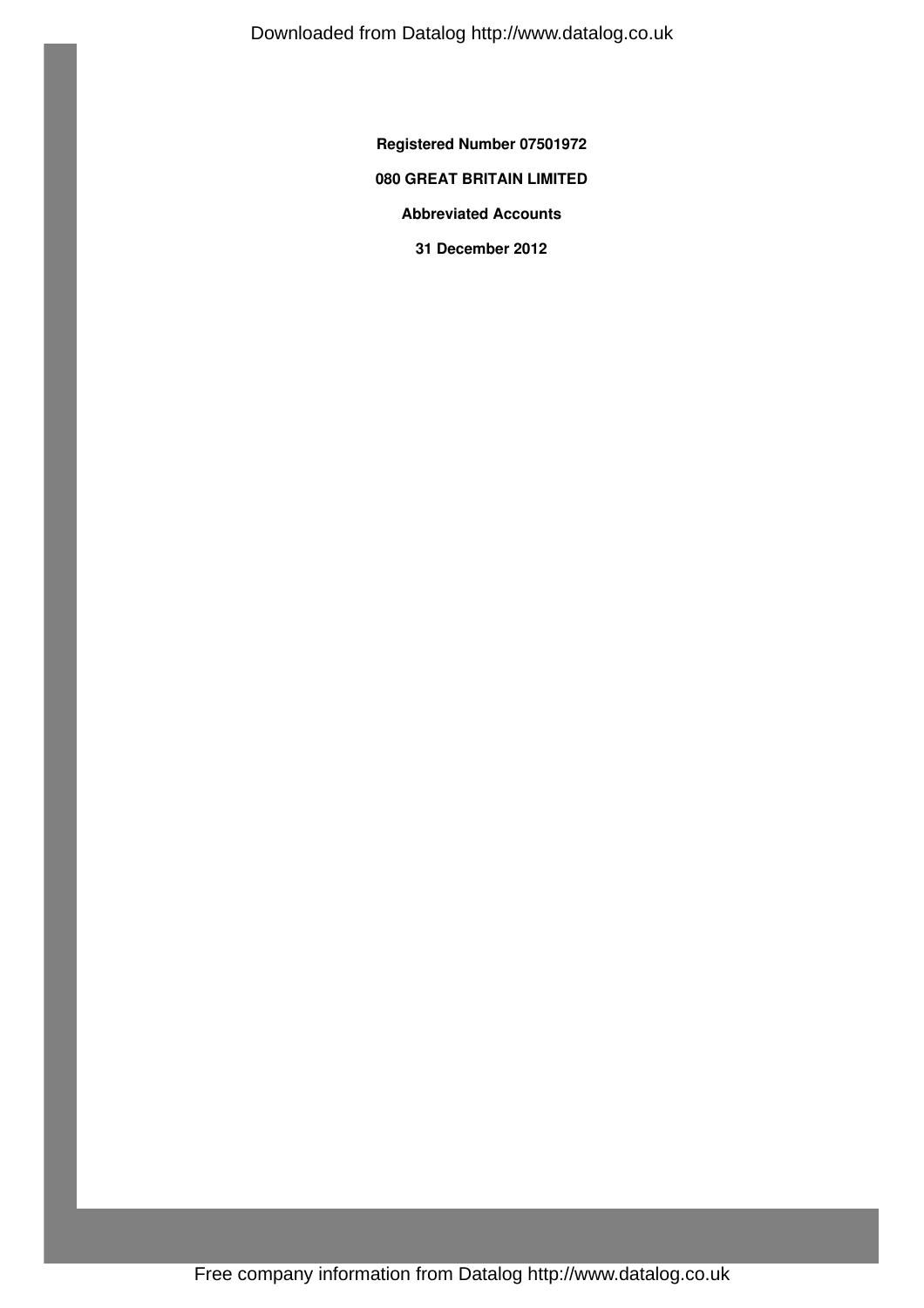# **080 GREAT BRITAIN LIMITED Registered Number 07501972**

## **Abbreviated Balance Sheet as at 31 December 2012**

|                                                | <b>Notes</b> | 2012     | 2011      |
|------------------------------------------------|--------------|----------|-----------|
|                                                |              | £        | £         |
| <b>Current assets</b>                          |              |          |           |
| Debtors                                        |              | 17,614   | 35,630    |
| Cash at bank and in hand                       |              | 28,411   | 27,192    |
|                                                |              | 46,025   | 62,822    |
| Creditors: amounts falling due within one year |              | (43,300) | (65, 885) |
| Net current assets (liabilities)               |              | 2,725    | (3,063)   |
| Total assets less current liabilities          |              | 2,725    | (3,063)   |
| Total net assets (liabilities)                 |              | 2,725    | (3,063)   |
| <b>Capital and reserves</b>                    |              |          |           |
| Called up share capital                        |              | 100      | 100       |
| Profit and loss account                        |              | 2,625    | (3, 163)  |
| <b>Shareholders' funds</b>                     |              | 2,725    | (3,063)   |

• For the year ending 31 December 2012 the company was entitled to exemption under section 477 of the Companies Act 2006 relating to small companies.

The members have not required the company to obtain an audit in accordance with section 476 of the Companies Act 2006.

- The directors acknowledge their responsibilities for complying with the requirements of the Act with respect to accounting records and the preparation of accounts.
- These accounts have been prepared in accordance with the provisions applicable to companies subject to the small companies regime.

Approved by the Board on 6 November 2013

And signed on their behalf by: **KAREN SPISAK, Director CHRISTOPHER BELL, Director**